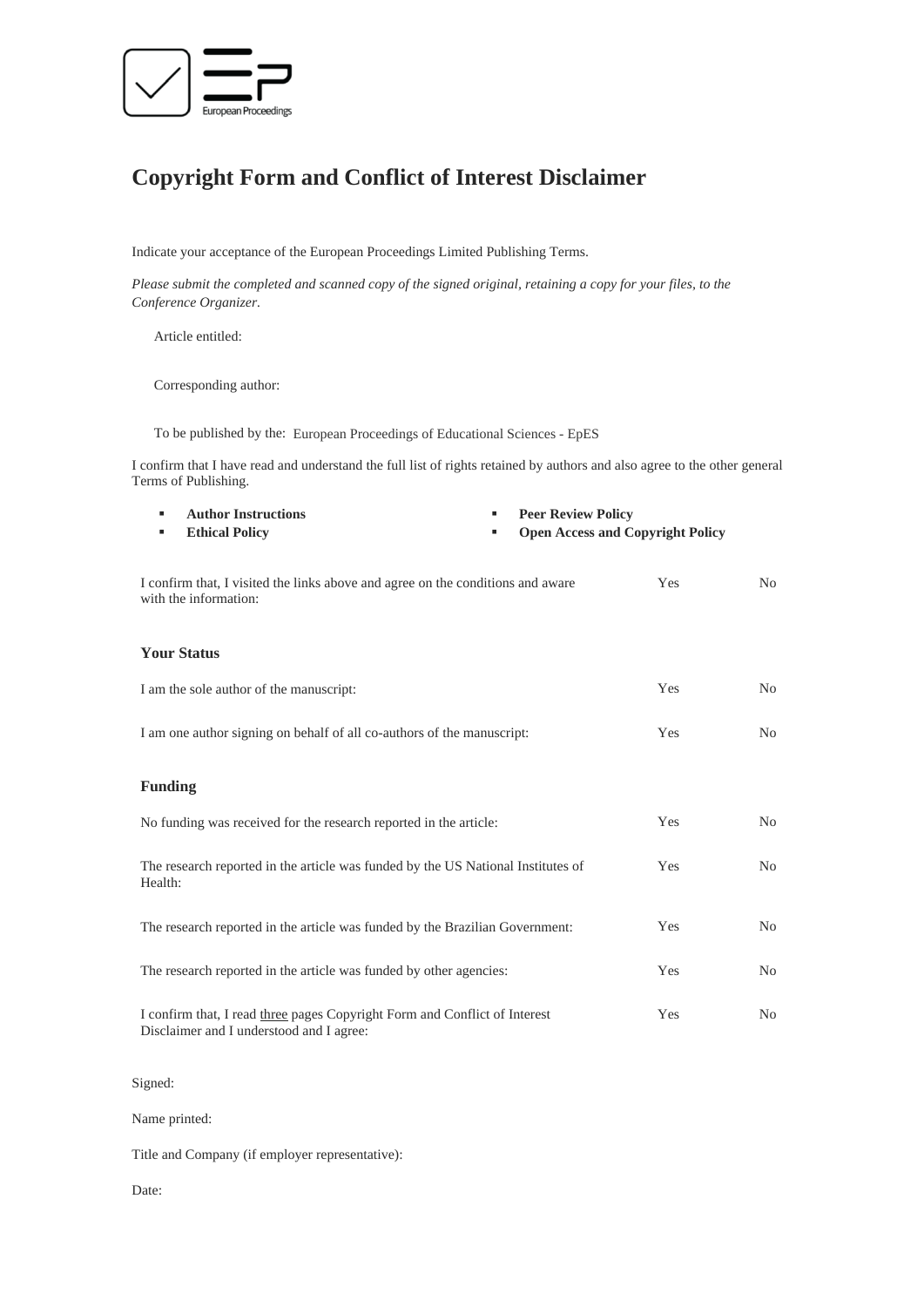# **General Terms of Publication / Retained Rights / Disclaimers**

The Contribution will be made Open Access under the terms of the [Creative Commons Attribution-NonCommercial-](https://creativecommons.org/licenses/by-nc-nd/4.0/)[NoDerivatives License](https://creativecommons.org/licenses/by-nc-nd/4.0/) **CC-BY-NC-ND** which permits use, distribution and reproduction in any medium, provided that the Contribution is properly cited, the use is non-commercial and no modifications or adaptations are made. For an understanding of what is meant by the terms of the Creative Commons License, please refer to European Proceedings Limited's Open Access and Copyright Policy.

## **Retained Rights**

- 1. Contributor or, if applicable, the Contributor's Employer, retains all proprietary rights in addition to copyright, such as patent rights in any process, procedure or article of manufacture described in the Contribution. For an understanding of what is meant by the terms of the I understand that I retain or am hereby granted (without the need to obtain further permission) rights to use certain versions of the Article for certain scholarly purposes, as described and defined ("Retained Rights"), and that no rights in patents, trademarks or other intellectual property rights are transferred to the European Proceedings Limited.
- 2. the right to make copies (print-electric) of the article for own personal use, including for own classroom teaching use; the right to make copies and distribute copies (including via e-mail) of the article to research colleagues, for personal use by such colleagues (but not for Commercial Purposes);
- 3. the right to post a pre-print version of the article on Internet web sites including electronic pre-print servers, and to retain indefinitely such version on such servers or sites;
- 4. the right to post the accepted author manuscript on the author's personal or institutional web site or server, incorporating the complete citation and with a link to the Digital Object Identifier (DOI) of the article; the right to present the article at a meeting or conference and to distribute copies of such paper or article to the delegates attending the meeting;
- 5. for the author's employer, if the article is a 'work for hire', made within the scope of the author's employment, the right to use all or part of the information in (any version of) the article for other intracompany use (e.g., training), including by posting the article on secure, internal corporate intranets; the right to include the article, in full or in part, in a thesis or dissertation;
- 6. the right to use the article or any part thereof in a printed compilation of works of the author, such as collected writings or lecture notes (subsequent to publication of the article by the European Proceedings Limited); the right to prepare other derivative works, to extend the article into book-length form, or to otherwise re-use portions or excerpts in other works, with full acknowledgement of its original publication by the European Proceedings Limited.

### **Author Representations/Ethics and Disclosure**

I affirm the Author Representations noted and confirm that I have reviewed and complied with the relevant Instructions to Authors, the Ethical Policy, and Conflicts of Interest Disclosure.

### **Author Representations**

- 1. The article I have submitted to the European Proceedings Limited for review is original, has been written by the stated authors and has not been published elsewhere.
- 2. The article is not currently being considered for publication by any other journal and will not be submitted for such review while under review by European Proceedings Limited.
- 3. The article contains no libelous or other unlawful statements and does not contain any materials that violate any personal or proprietary rights of any other person or entity.
- 4. I have obtained written permission from copyright owners for any excerpts from copyrighted works that are included and have credited the sources in my article.
- 5. If I am using any personal details or images of patients or research subjects, I have obtained written permission or consent from the patient (or, where applicable, the next of kin).
- 6. If the article was prepared jointly with other authors, I have informed the co-author(s) of the terms of this publishing agreement and that I am signing on their behalf as their agent, and I am authorized to do so.
- 7. If the article was prepared jointly with other authors, I have informed the co-author(s) of the terms of this publishing agreement and that I am signing on their behalf as their agent, and I am authorized to do so.